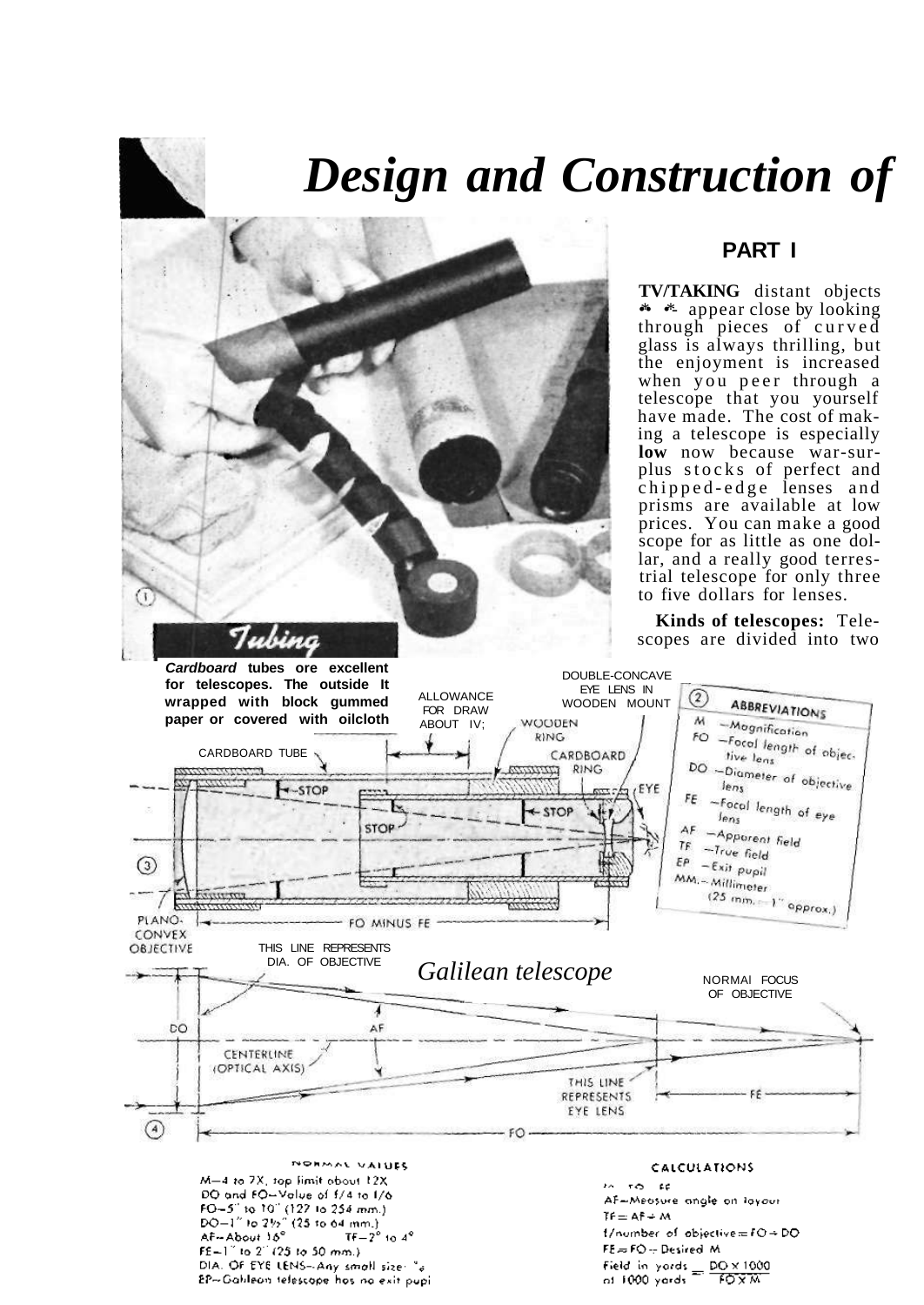

main classes, reflectors and refractors. The reflector uses a minor to pick up the image while the refractor uses a lens. This article deals exclusively with the refractor type. A refractor used for viewing heavenly bodies is called an astronomical telescope. It shows the image upside down, but this makes little difference when you are looking at a star. Telescopes for viewing objects *on* land show an upright image and are called terrestrial telescopes. These include various types, such as the Galilean, riflescope, spotting scope, monocular and just plain "telescope" or spy glass.

**Galilean telescope:** This scope is dif-

# *Optical Bench*

**Some kind of bench is almost a necessity (or checking lent systems pre**vious to actua construction. The **design shown is simple and practical** 



negative lens for an eyepiece. Good features are simple construction, a clear, crisp field and an upright image. The one poor feature is that the field of view is small and decreases rapidly with increases m magnification. Hence, as made today, Galilean telescopes usually are confined to 6X or less.

Figs. 3 and 4 show the general construction and layout. Before





**USE WATER STAIN TO BLACKEN INSIDE OF TUBES**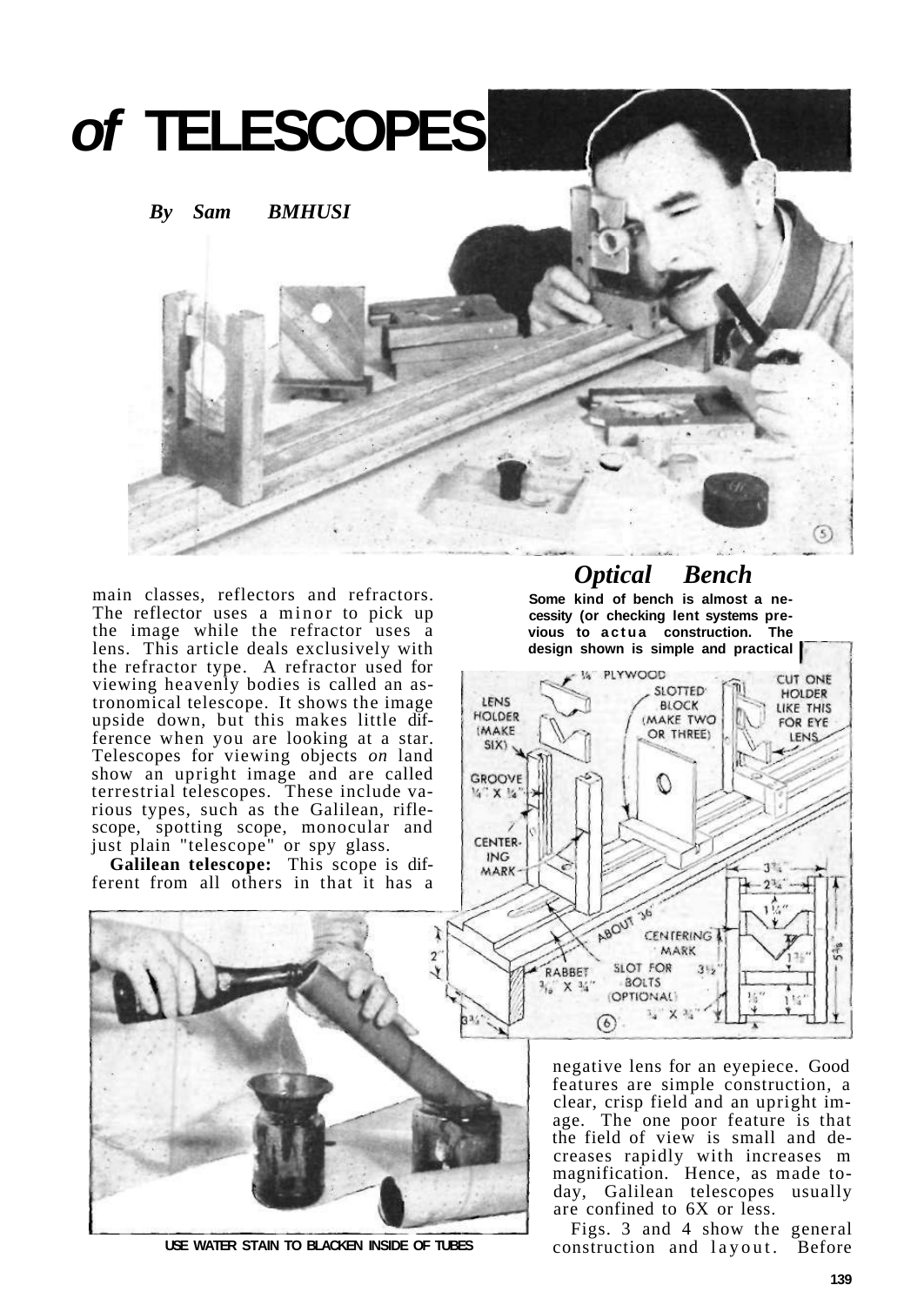

#### Typical Galilean telescopes

**These designs show general construction. An achromatic objective lens is always an improvement. The scopes here are drawn as focused on an object at 18 ft. distance** 



**00 GLARE-STOPS PREVENT INTERNAL REFLECTIONS** 

you study this, learn the abbreviations given in Fig. 2, and always read the symbols as full words. It is best to use normal values as given in Fig. 4 when designing your scope, particularly where the f/value of the objective lens is concerned. You will understand quickly that to get a large field with a Galilean telescope you would need a large-diameter objective. Specific instruments are diagrammed in Figs. 8, 9 and 10. ?'" $\cdot$ "' $\cdot$ " $\cdot$ "':" shown set up at about an 18-ft. tocus, whereas Fig. 4 shows  $a^{\wedge}$  i<sup> $\wedge$ </sup>,,,,  $_{5pnt}$ ,. ing at infinity. Focused at infinity means focused for a distant object, usually 300 to 400 yards away. Your telescope is at its shortest draw when focused at infinity. You will have to allow an extra half-inch or so on the draw so that you can focus on near objects. The whole range of focusing

from near to far objects is about M> in. with the average objective, as most of the drawtube travel is simply a matter of making the telescope as compact as possible. Glare stops prevent internal reflections. You can determine the diameter of these at any point from the AF lines, Fig. 4. One glare stop is enough for the Galilean. This can be made from cardboard with tabs turned over as in Fig. 11, pushed inside the drawtube and fastened with a dab of glue.

**Optical bench:** An optical bench is handy for checking any lens system and almost a "must" when you get into five and six-lens systems. The design shown in Figs. 5 and 6 is simple and satisfactory. If you want to make a simpler setup, use a plain board and mount the lenses with modeling clay or wax on small blocks of wood. Test setups can be made indoors at about 18 ft, focusing on printed matter. Have a good light on the copy, but avoid light on the optical bench.

**Tubing:** Cardboard tubing is satisfactory for all telescopes. Select sturdy tubes of good wall thickness. Use a black water stain or flat black lacquer to blacken the inside of the tubes as in Fig. 7. Cover the outside with black gummed tape, spiralwound as in Fig. 1. Oilcloth, canvas or imitation leather in plain wrap-around style also makes a neat outer covering. A metallic-silver or bronze paper makes an ideal covering for the draw tube.

Asu-oiio».»-.<s, i toloseope: The astronomical is different from the Galilean in iiiut it has a real image inside the telescope, and the eye lens is positive instead of negative. The layout for the astronomical telescope, and the table giving normal values and simple calculations, are shown in Fig. 12.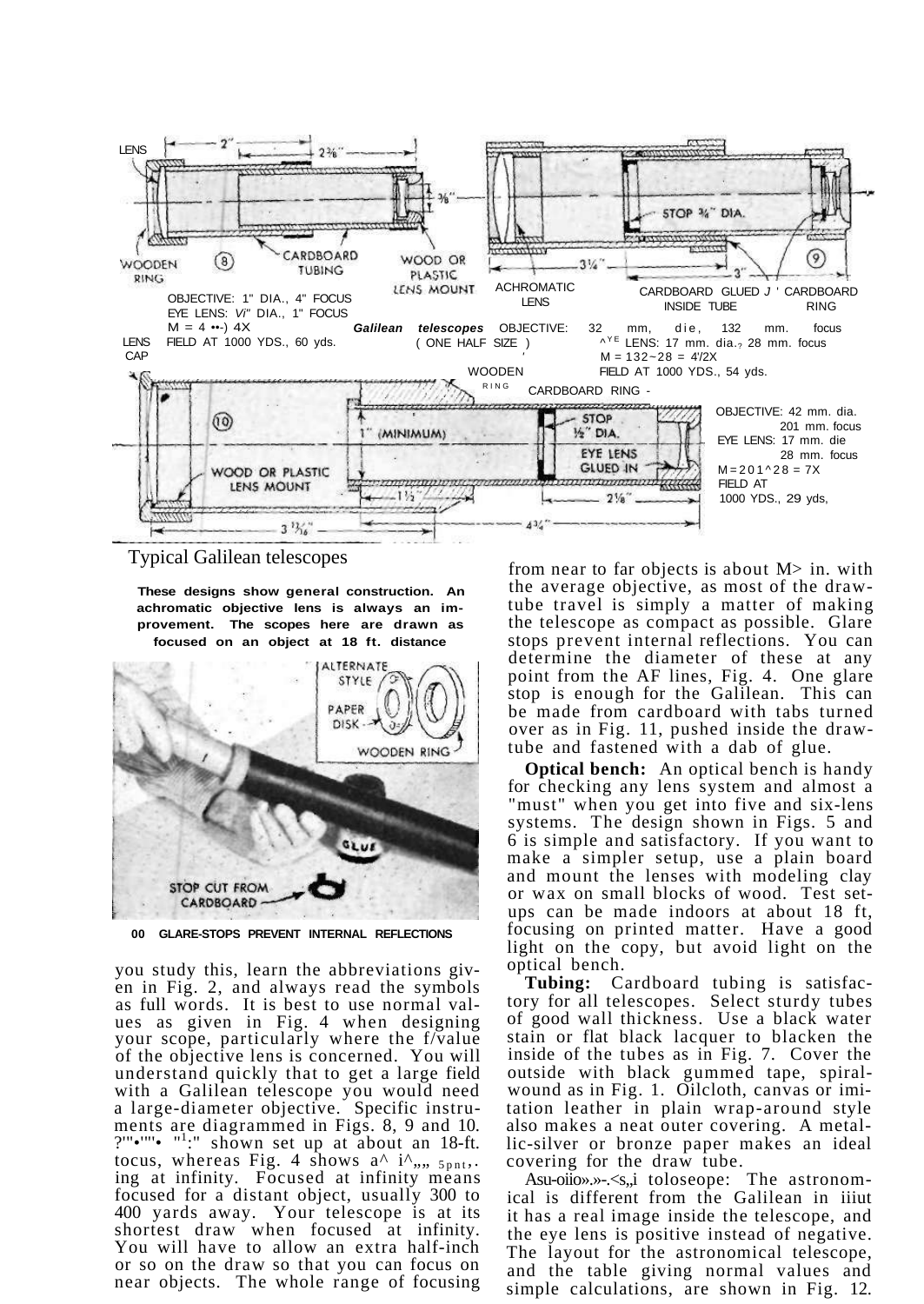

AT 1000 YDS. f ures from table

Select your lenses and make a layout as in Fig. 12, checking this directly from the actual setup as made on the optical bench. Determine the image size from table Fig. 13. The pair of paraxial rays will pass through the center of the image and continue until they strike the eye lens, from which they emerge parallel, as shown. The ray from the edge of the field will pass through the center of the objective and the edge of the image and continue until it strikes the eye lens. This is the most important ray to consider. If you can get this through the telescope, the hundreds of other rays from the object viewed will automatically get through. Note that the eye lens must be big enough to catch this ray.

TF : *Vi°* to 2<sup>s</sup>

**Exit pupil:** Stand back about a foot from the eye lens and look at it. You will see a round dot of light in the center. This is the exit pupil of the telescope. Actually, it is an image of the objective lens. Now put a piece of paper or ground glass behind the eye lens and move it back and forth until you get the smallest and sharpest circle of light, Fig. 14. This location is the exitpupil point and it marks the proper location of the eye. Noting its position from the eye lens, complete your layout drawing as in Fig. 12, continuing the ray from the edge of field through the exit-pupil point. Look again at your test setup and note how large the exit pupil is. A big exit pupil means good illumination; a small exit pupil, poor illumination. Since the astronomical telescope is used, for vie wing- a light source, the matter of illumination is not so important, and the exit pupil can be as small as *Vu\* in.

**Experiments:** While you have the astronomical telescope set up on the optical bench, make a few experiments. Remove the eye lens. Put a piece of ground glass or

| Find Figure opposite magnification and<br>multiply this factor by focal length of<br>objective lens |        |     |        |     |        |  |
|-----------------------------------------------------------------------------------------------------|--------|-----|--------|-----|--------|--|
| м                                                                                                   | Factor | M   | Factor | M   | Factor |  |
| 20X                                                                                                 | .035   | 35X | .020   | 50X | .014   |  |
| 25X                                                                                                 | .028   | 40X | .017   | 60X | .012   |  |
| 30X                                                                                                 | .023   | 45X | .015   | 70X | .010   |  |
|                                                                                                     |        |     |        |     |        |  |



**@ CHECKING EXIT-PUPIL SIZE AND POSITION** 

waxed paper at about the position of the image plane and move it back and forth until you get a sharp image. The image received in this manner covers a very wide field, much more than you can see through the eye lens. Now, in place of the ground glass put a piece of printed matter in the image plane. Place the eye lens in position and move it back and forth until the copy is sharp. The image is just the same as a solid piece of copy, and the purpose of the eye lens is to magnify it.

Eyepieces: There are better eyepieces than the single lens. The three common styles in use are shown in Figs. 15 to 19 inclusive. The Ramsden is the easiest to calculate and make; at the same time it is one of the best types of construction, giving a good field without distortion or other faults. The Kellner, Fig. 17, is a slight improvement on the Ramsden. The Huygenian, Fig. 18, is an. old reliable, still popular. It differs from the Ramsden in that the image plane is behind the field lens. This style cannot be used directly as a magnifier. It has shorter eye relief (distance from eye point to eye lens) than the Ramsden, a point worth remembering when you are trying to get shorter or longer eye re-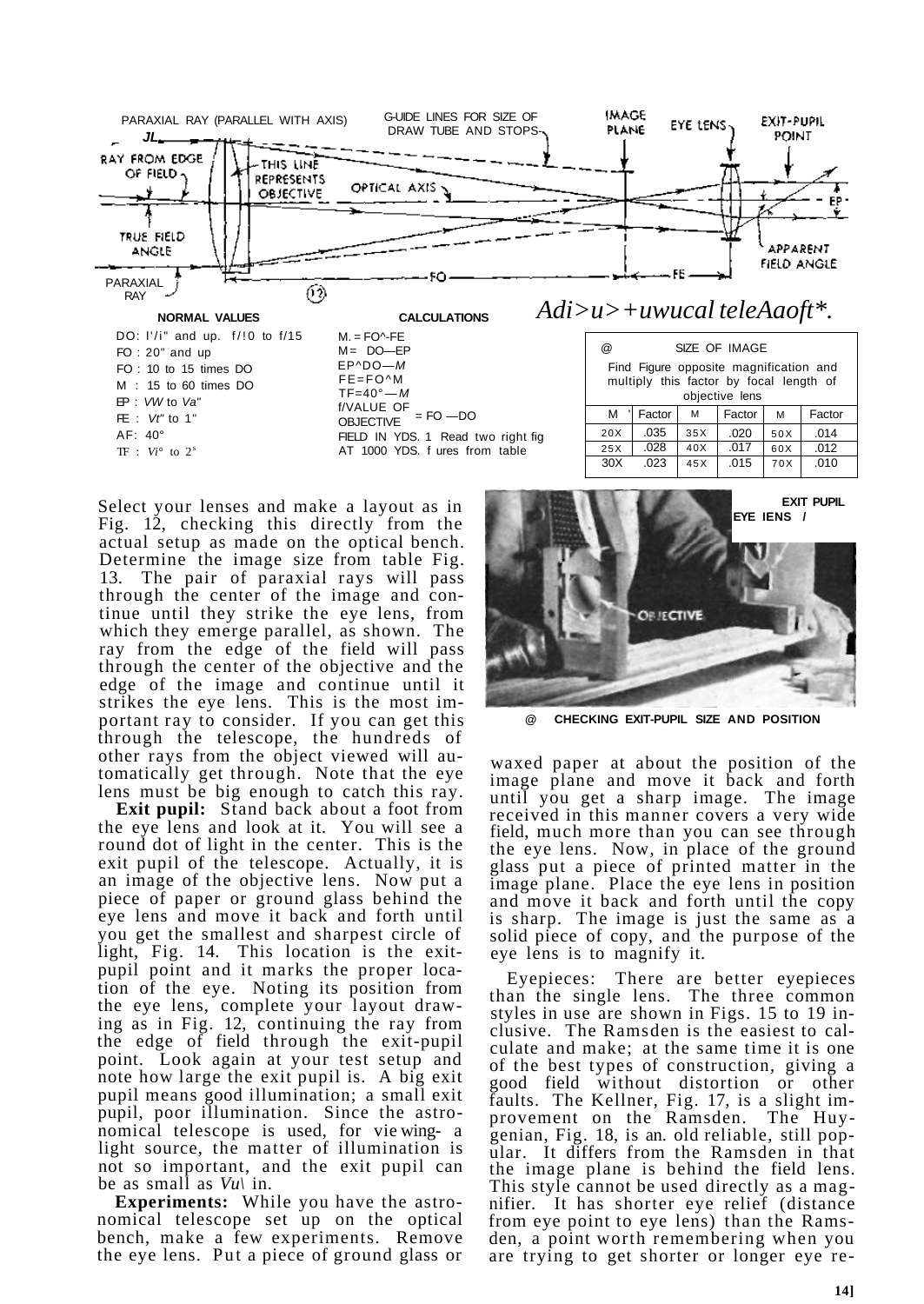

COMBINED FOCUS CALCULATED SAME AS RAMSDEN

 $\frac{60X20}{60+20-40}$  -20P

Two lenses combined form an eyepiece and give better results than a single lens. Most popular style is the Ramsden although the Huygenian is an old favorite, especially for astronomical telescopes. The mounting can be wood, metal or plastic, turned to shape

lief. Of the two lenses in any evepiece, the eye lens is the most important as it controls distortion and magnification much more than the field lens. The prime purpose of the field lens is to pick up the light rays from the edge of the field.

The combined focus of the two lenses in the eyepiece is determined by the calculations given in Fig. 16. The example in Fig. 16 shows that a 33-mm. field lens and a 33-mm. eye lens spaced 22 mm. apart will have a focal length of approximately 24 mm. This is not quite the same thing as a single 24-mm. focus lens. When you hold the single 24-mm. focus lens to your eye, you are sharply focused on any image or copy when the lens is 24 mm, away from the image or copy. In the combined lenses you will find the focal plane just a little ahead of the field lens because the 24-mm. focal length is measured from a point between the two lenses. As a matter of fact, the best correction of the combined lenses is obtained when the focal plane is exactly in the plane of the field lens. This means, however, that the field lens is sharply in focus; hence, you can see every speck of dust on it. When you note this condition, your lenses are spaced too far apart. Close them up until the dust specks disappear,

The image stop: The image stop is a round disk of cardboard placed in the image plane. The size of the hole is determined from Fig. 13; also, you can get a good idea of size by viewing a ruled piece of paper through the eyepiece. The image plane formed by the objective and the focal plane of the eyepiece always indicate the same plane when the telescope is focused. This stop is important because it clearly defines the field of view, cutting out weak edge rays and giving a shai-p, clean-cut image. It is commonly made a part, of the evepiece, being located between the lenses in the Huygenian and ahead of the field lens in the Ramsden or KeHner. It should be dead shai-p as viewed through the eye lens and, when the telescope is focused, it will always coincide with the image plane.

A typical astronomical telescope: Typical construction of a simple astronomical telescope is shown in Figs. 20, 21 and 22. This has a 2%-in. diameter objective  $\ell^{2h}$ in. clear) and the focal length is 36 in. A draw tube is used for rough focusing; critical focusing is done with a 40-pitch threaded eyepiece. The eyepiece is a Ramsden and can be of Vi to 1-in. focus. With a %-in. eyupiv^, tkf. magnification would be 72X; with a 22-mm. eyepiece, ine  $lou \, \text{sr-}; \ldots, \, \text{r+}$ would be 41X. Magnification could be pushed up to 144X with a %-in. eyepiece.<br>The exit pupil then would be about %4 in., representing about the limit for astronomical use.